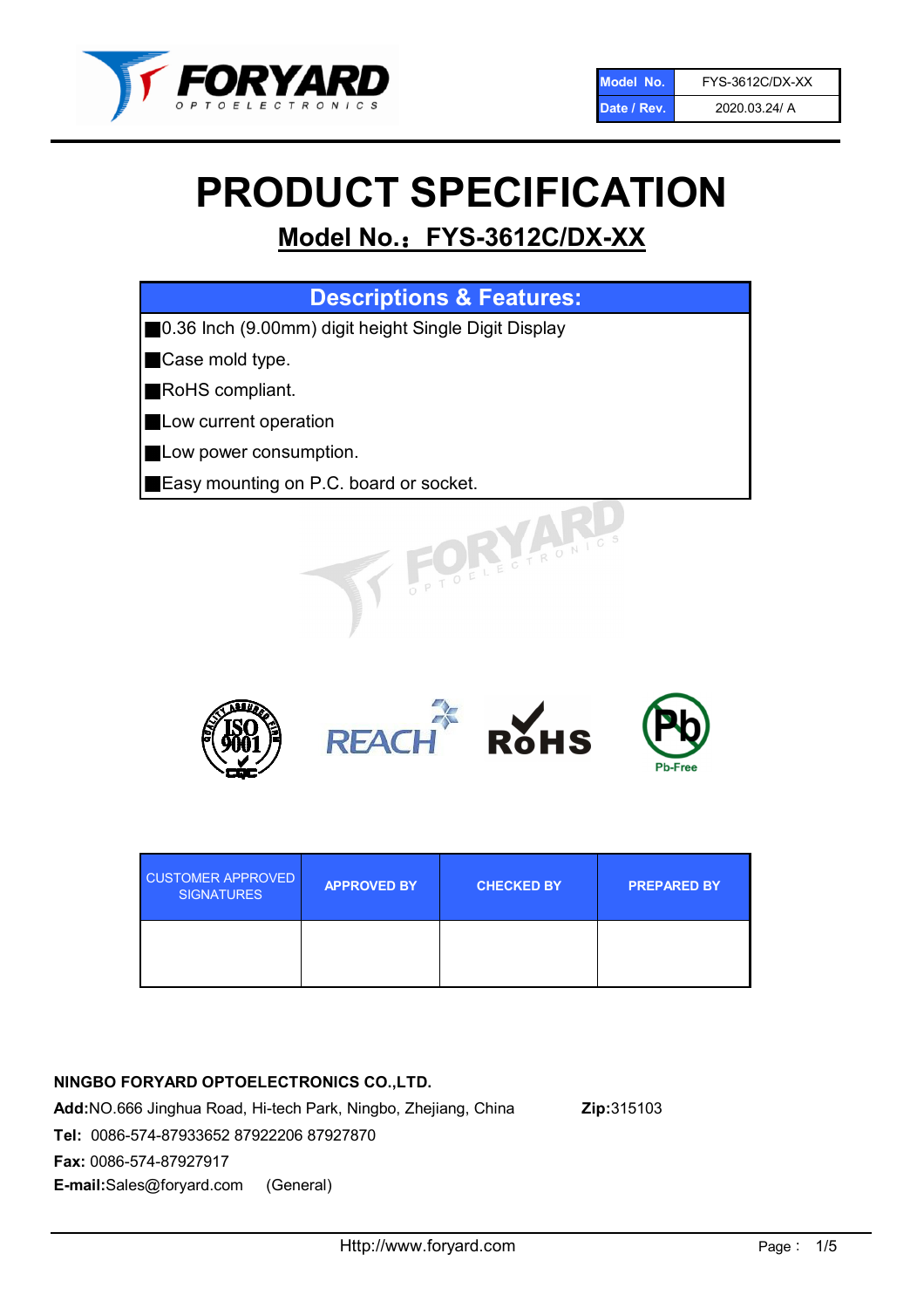

| Model No.   | FYS-3612C/DX-XX |
|-------------|-----------------|
| Date / Rev. | 2020.03.24/ A   |

#### ■ -XX: REF Surface / Epoxy color

| Color<br><b>Number</b>     |               |                           |               |                |
|----------------------------|---------------|---------------------------|---------------|----------------|
| REF Surface Color  ○ White |               | ○ Black  ○ Gray           | $\circ$ Red   | ∣O Green       |
| <b>Epoxy Color</b>         | ○ Water Clear | $\circ$ White $\circ$ Red | $\circ$ Green | $\circ$ Yellow |

#### ■ Mechanical Dimensions





Notes:

- 1. All pins are Φ0.45[.019]mm
- 2. Dimension in millimeter [inch], tolerance is ±0.25 [.010] and angle is ±1° unless otherwise noted.
- 3. Bending≤Length\*1%.
- 4.The specifications,characteristics and technical data described in the datasheet are subject to change without prior notice.
- 5.The drawing is different from the actual one, please refer to the sample.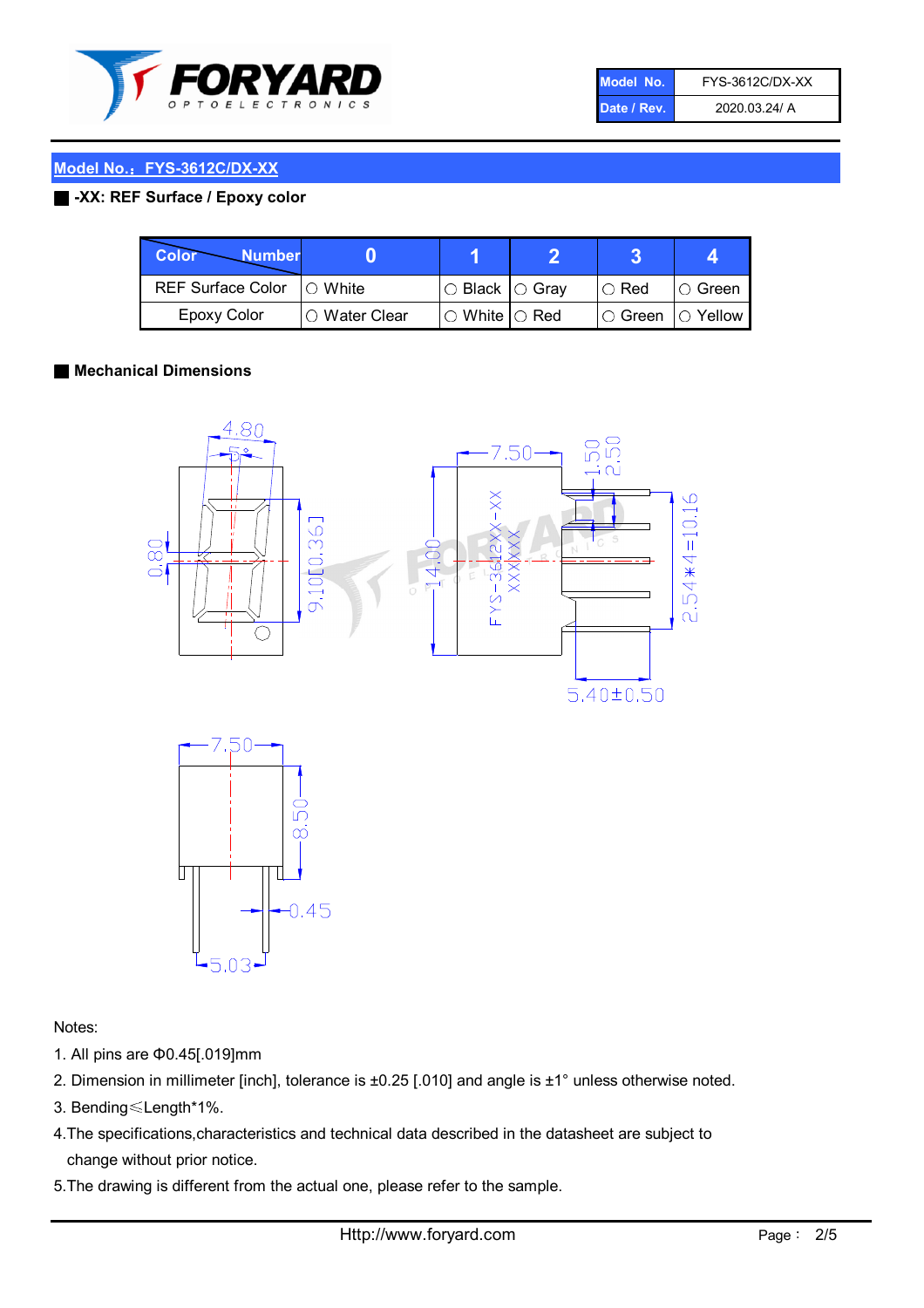

| Model No.   | FYS-3612C/DX-XX |
|-------------|-----------------|
| Date / Rev. | 2020.03.24/ A   |

# ■ All Light On Segments Feature & Pin Position

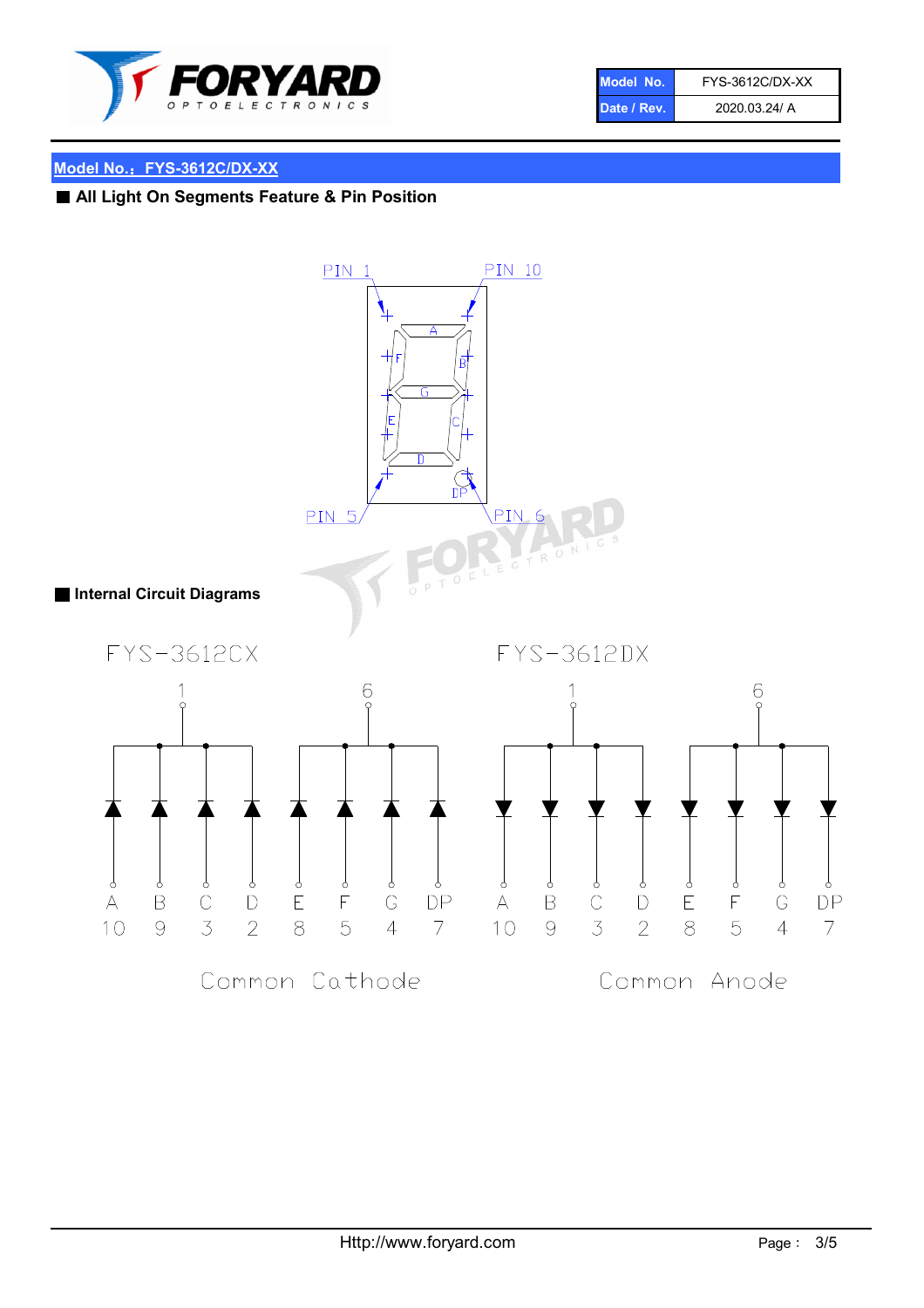

| Model No.   | FYS-3612C/DX-XX |
|-------------|-----------------|
| Date / Rev. | 2020.03.24/ A   |

#### Absolute maximum

| ISUIULU IIIAAIIIIUIIII TALIIIYS |               |                       |              | (⊺a−∠J ∪ <i>)</i> |              |
|---------------------------------|---------------|-----------------------|--------------|-------------------|--------------|
| <b>Parameter</b>                | <b>Symbol</b> | <b>Test Condition</b> | <b>Value</b> |                   | <b>Unit</b>  |
|                                 |               |                       | <b>Min</b>   | <b>Max</b>        |              |
| Reverse Voltage                 | VR            | $IR = 30$             | 5            |                   |              |
| <b>Forward Current</b>          | ΙF            |                       |              | 30                | mA           |
| Power Dissipation               | Pd            |                       |              | 100               | mW           |
| <b>Pulse Current</b>            | Ipeak         | Duty=0.1mS,1KHz       |              | 150               | mA           |
| <b>Operating Temperature</b>    | Topr          |                       | $-40$        | $+85$             | $^{\circ}$ C |
| Storage Temperature             | Tstr          |                       | $-40$        | $+85$             | °C           |

#### ■ Electrical-Optical Characteristics

#### ● Color Code & Chip Characteristics:(Test Condition:IF=10mA)

Typ Max S | Hi $\textsf{Red}$  | AlGaInP | 660nm LE 20nm | 2.00 | 2.50 D | Super Red | AIGaAs/DH | 650nm | 20nm | 2.00 | 2.50 E | Orange | GaAsP | 625nm | 35nm | 2.00 | 2.50 A | Amber | GaAsP | 610nm | 35nm | 2.00 | 2.50 Y | Yellow | GaAsP | 590nm | 35nm | 2.00 | 2.50 G Yellow Green AIGaInP | 570nm | 10nm | 2.00 | 2.50 3.00 3.80 3.00 3.80 W | White | InGaN/GaN | X=0.29,Y=0.30 |CCT:9500K| 3.00 | 3.80 UHR Ultra Hi Red  $\vert$  AIGaInP  $\vert$  640nm  $\vert$  20nm  $\vert$  2.00  $\vert$  2.50 UR | Ultra Red | AlGaInP | 635nm | 20nm | 2.00 | 2.50 UE Ultra Orange | AIGaInP | 625nm | 20nm | 2.00 | 2.50 UA Ultra Amber | AIGaInP | 610nm | 20nm | 2.00 | 2.50  $UV$  Ultra Yellow  $\vert$  AlGaInP  $\vert$  590nm  $\vert$  20nm  $\vert$  2.00  $\vert$  2.50  $\text{UG}$  Ultra Yellow Green | AIGaInP | 570nm | 30nm | 2.00 | 2.50 PG Pure Green | InGaN | 520nm | 36nm | 3.00 | 3.80 30nm 3.00 3.80 30nm 3.00 3.80 10~20 Standard brightness Forward Voltage(VF) Unit:V 15~30 10~20 10~20 625nm GaAsP 590nm **Emitting Color Dice Material** 10~21 610nm Luminous **Intensity** (Iv) Unit:mcd AlGainP 660nm GaAsP GaAsP AlGaAs/DH **Spectral** Line halfwidth (∆λ1/2) Peak Wave Length $(\lambda_{\rm P})$ UB 460nm 635nm AlGaInP AlGaInP AlGaInP InGaN/GaN AlGaInP | 570nm | 10nm | 2.00 | 2.50 | 10~20 30~105 30~135 460nm 520nm Ultra brightness **AlGaInP** AlGaInP 60nm AlGaInP 640nm Segment-to-Segment Luminous Intensity ratio(Iv-M) 1.5:1 610nm 9~20(mw) 350~450 470nm 120~180 120~180 Ultra Blue InGaN/GaN 9~20(mw) 20~50 570nm | 30nm | 2.00 | 2.50 | 20~60 470nm 590nm InGaN/GaN B Blue I InGaN 40~85 60~120~180 40~70

#### Note:

1.Luminous Intensity is based on the Foryard standards.

2.Pay attention about static for InGaN

(Ta=25℃)

(Ta=25℃)